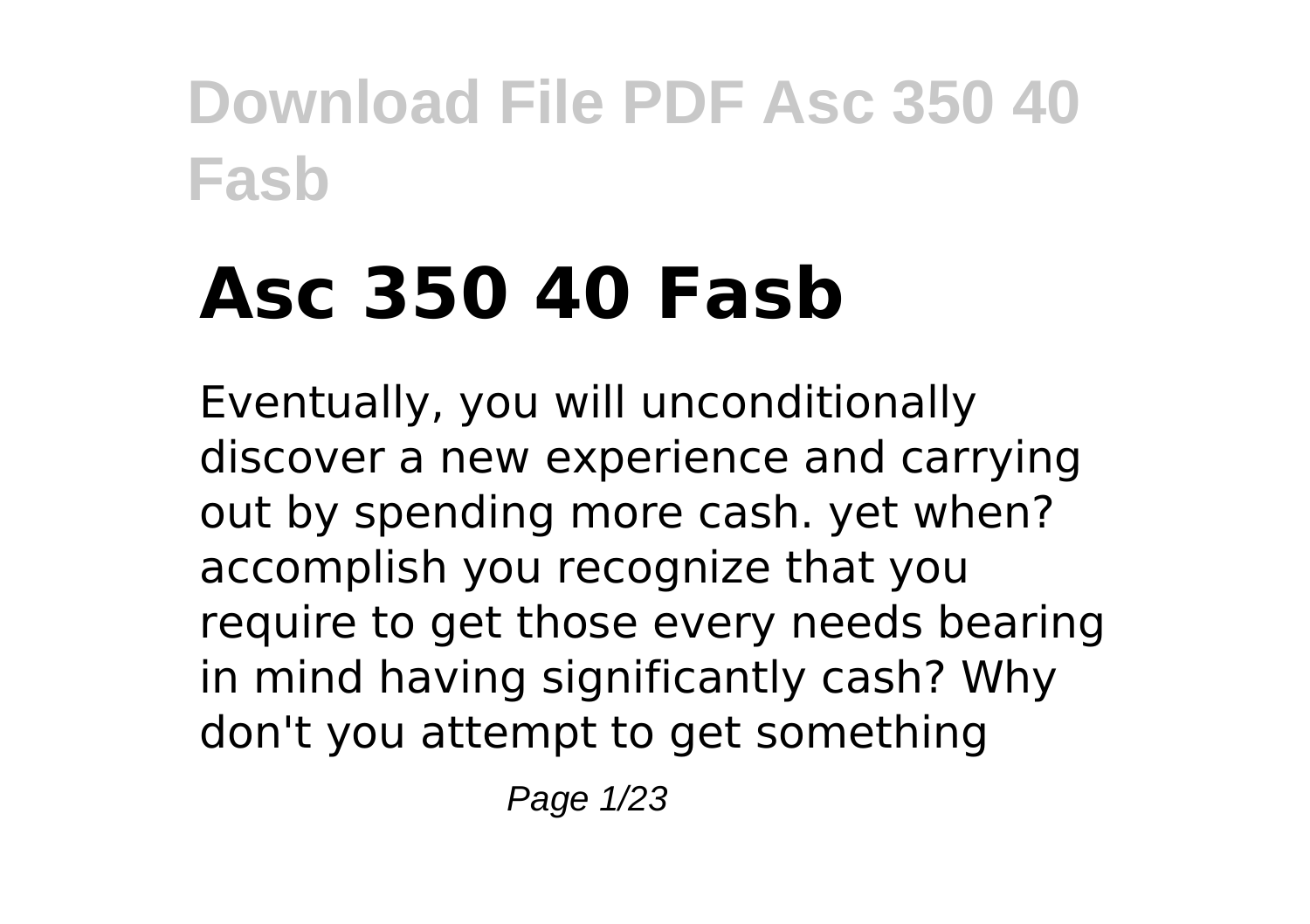basic in the beginning? That's something that will lead you to understand even more as regards the globe, experience, some places, following history, amusement, and a lot more?

It is your categorically own times to piece of legislation reviewing habit. along with guides you could enjoy now is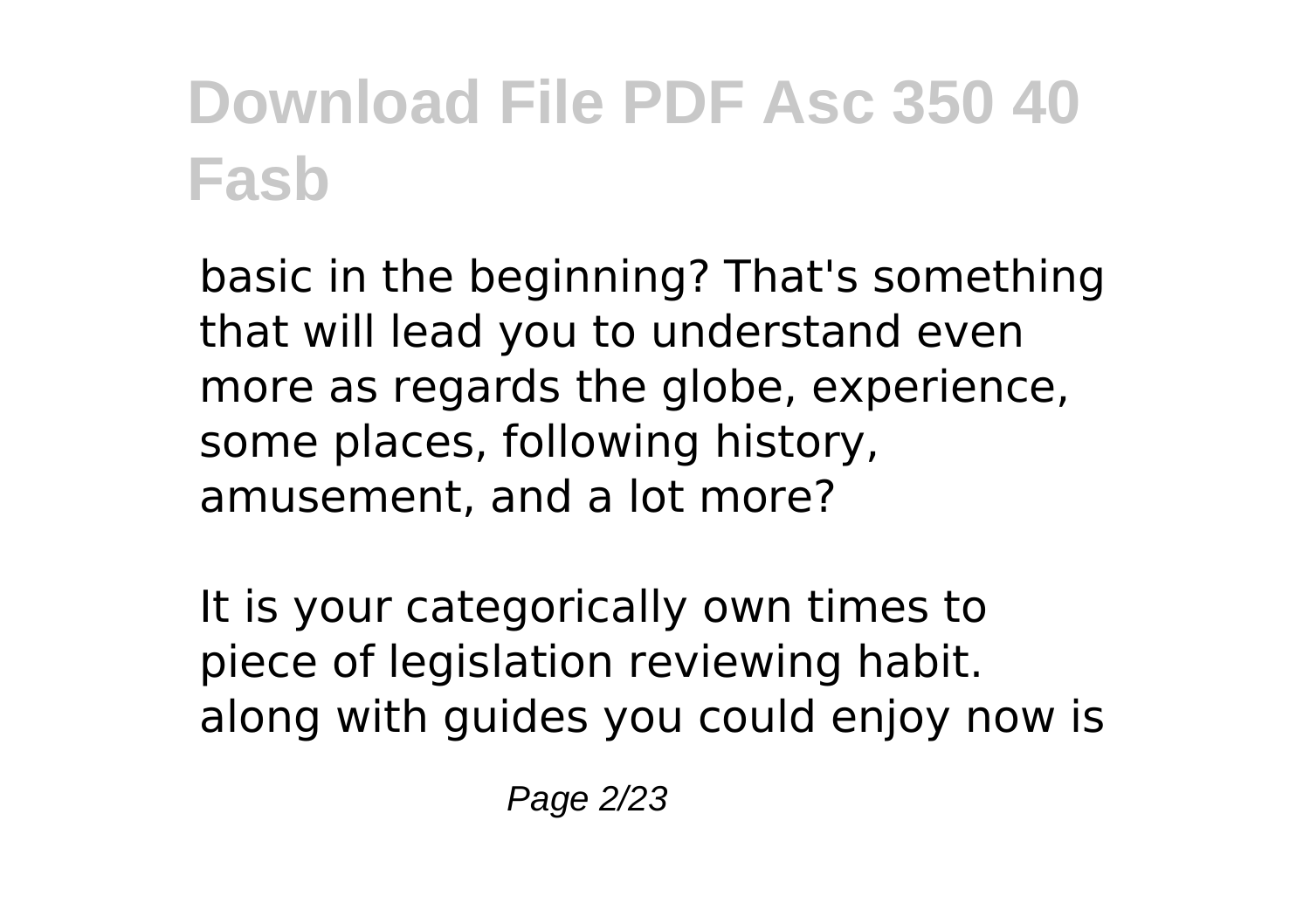#### **asc 350 40 fasb** below.

Our comprehensive range of products, services, and resources includes books supplied from more than 15,000 U.S., Canadian, and U.K. publishers and more.

**Asc 350 40 Fasb** Intangibles—Goodwill and

Page 3/23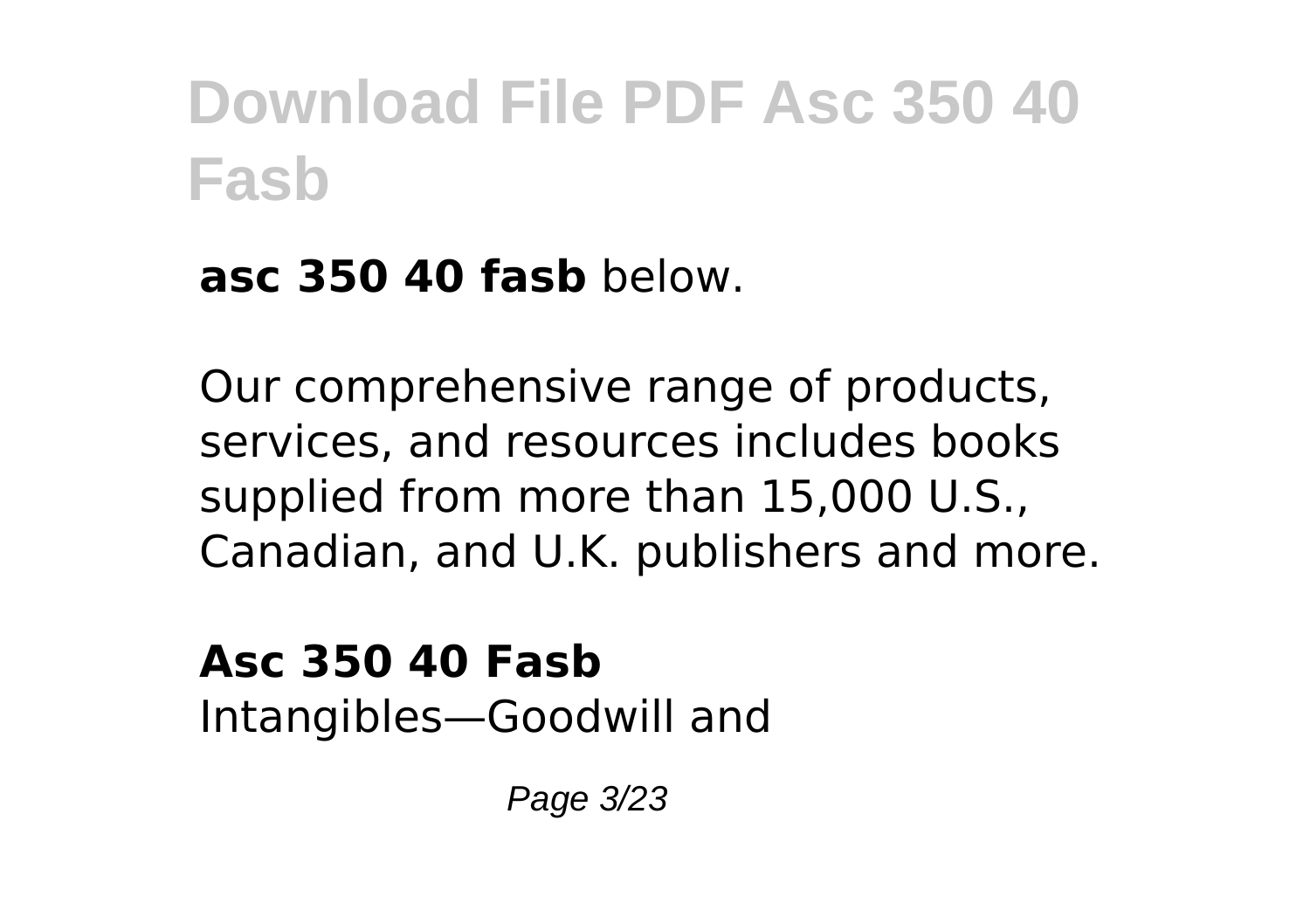Other—Internal-Use Software (Subtopic 350-40): Customer's Accounting for Fees Paid in a Cloud Computing Arrangement, to help entities evaluate the accounting for fees paid by a customer in a cloud computing arrangement (hosting arrangement) by providing guidance for determining when the arrangement includes a software license.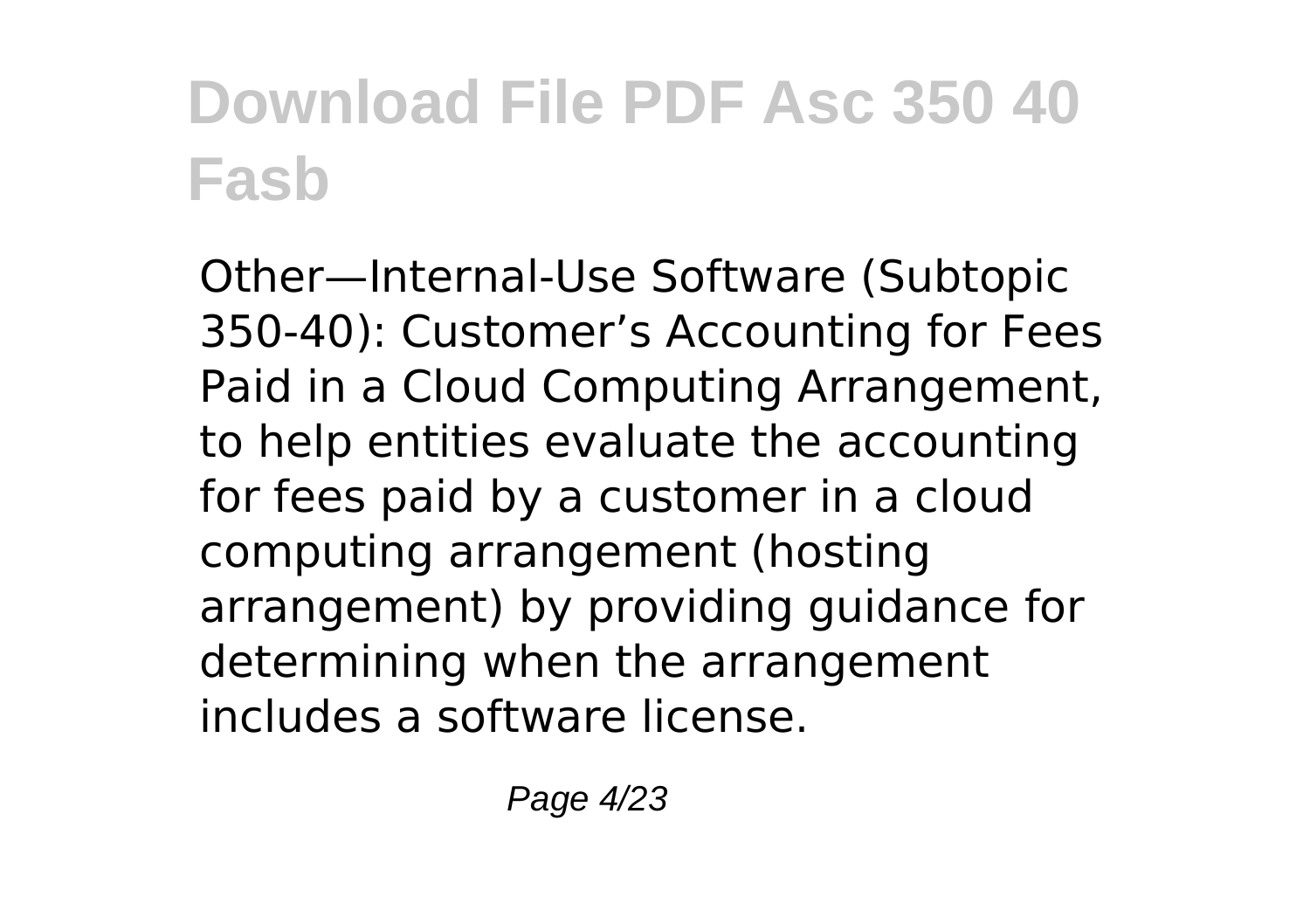#### **Intangibles—Goodwill and Other— Internal-Use Software ...**

The Board decided to add guidance to S ubtopic 350-40, Intangibles—Goodwill and Other—Internal-Use Software, which will help entities evaluate the accounting for fees paid by a customer in a cloud computing arrangement.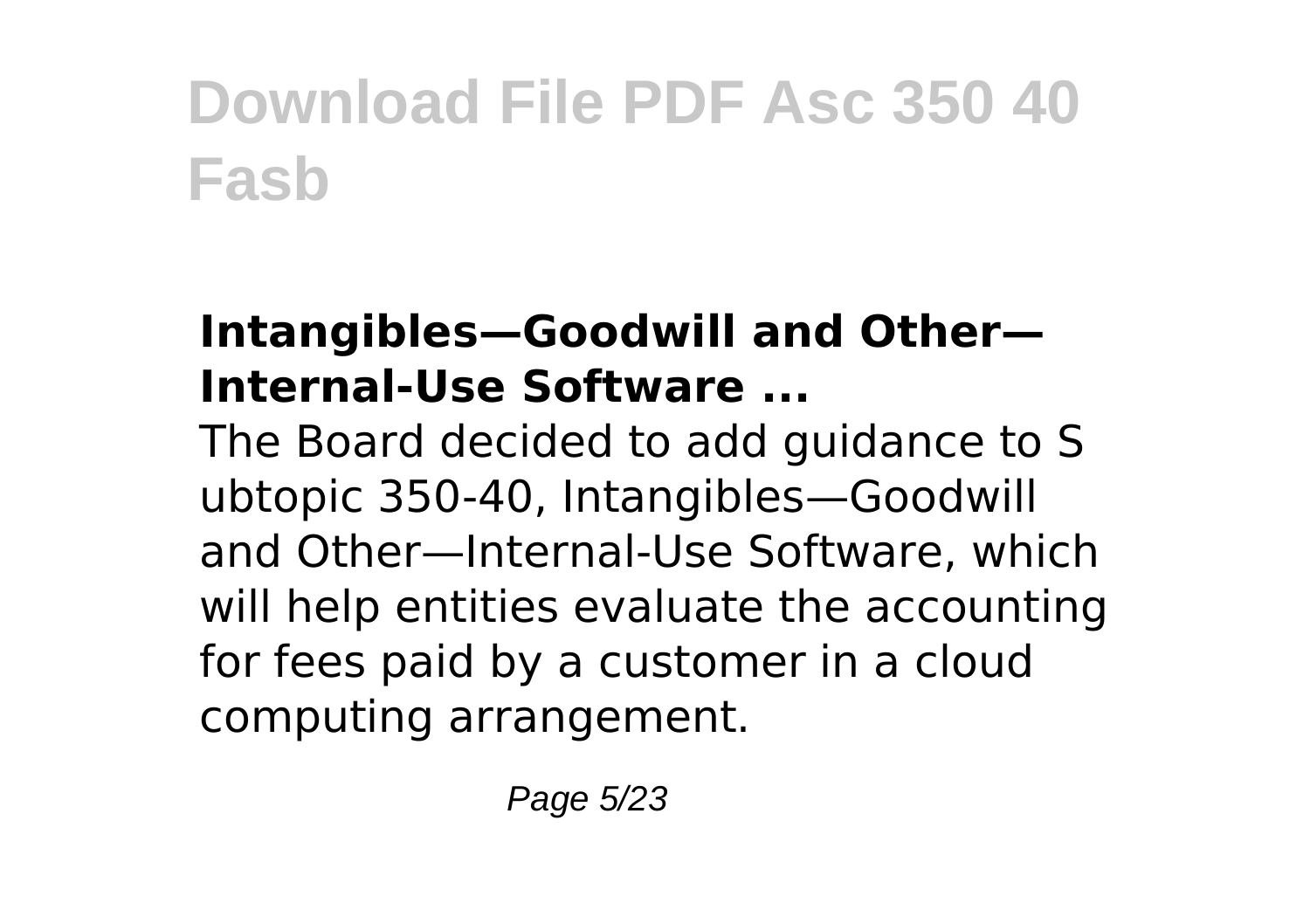#### **Intangibles—Goodwill and Other— Internal-Use Software ...**

Accounting Standards Update 2018-15—Intangibles—Goodwill and Other—Internal-Use Software (Subtopic 350-40): Customer's Accounting for Implementation Costs Incurred in a Cloud Computing Arrangement That Is a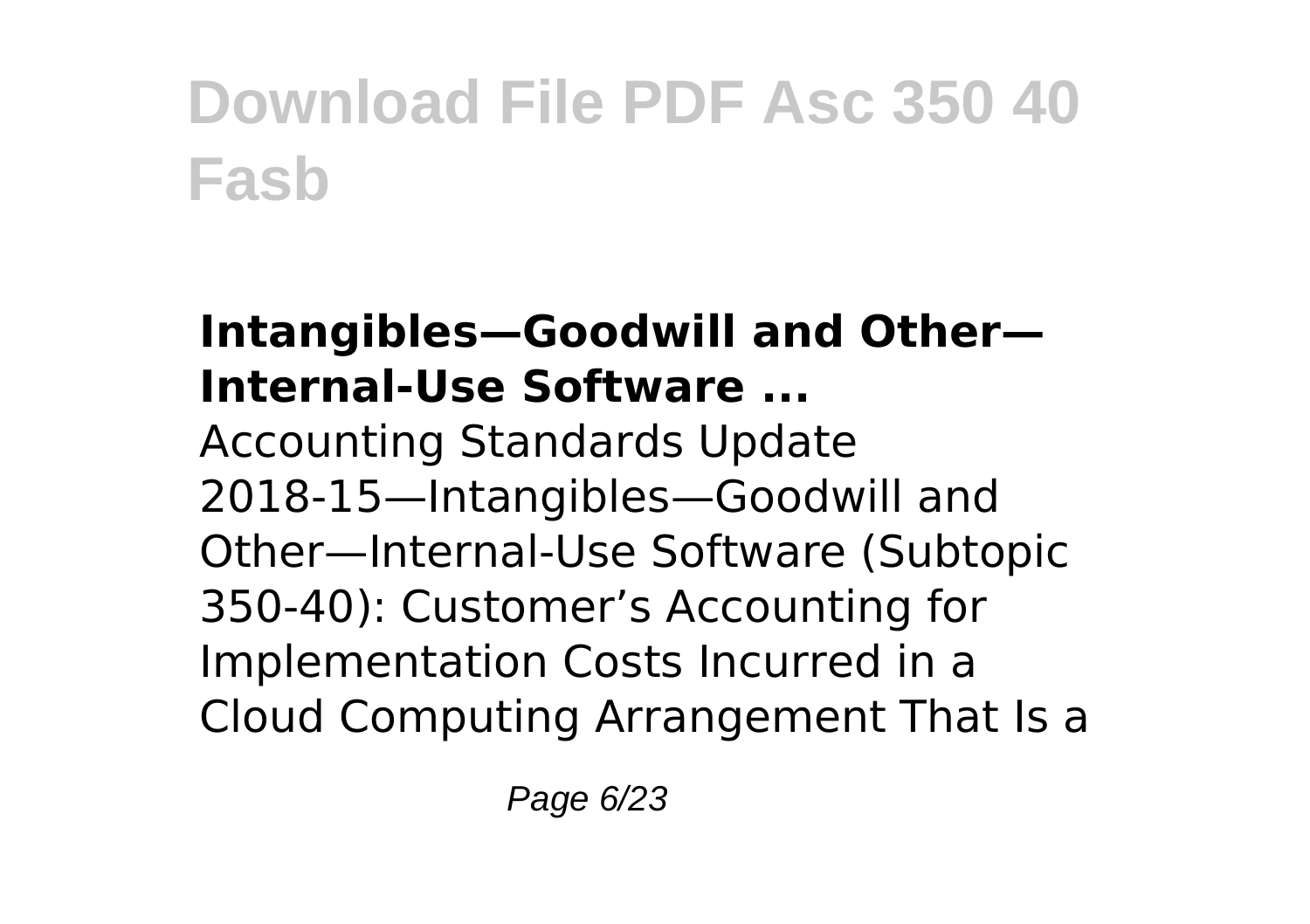Service Contract (a consensus of the FASB Emerging Issues Task Force)

#### **Accounting Standards Update 2018-15—Intangibles ... - FASB**

arrangement may be capitalized under the guidance in ASC 350-40. This publication unravels the FASB's guidance on accounting for software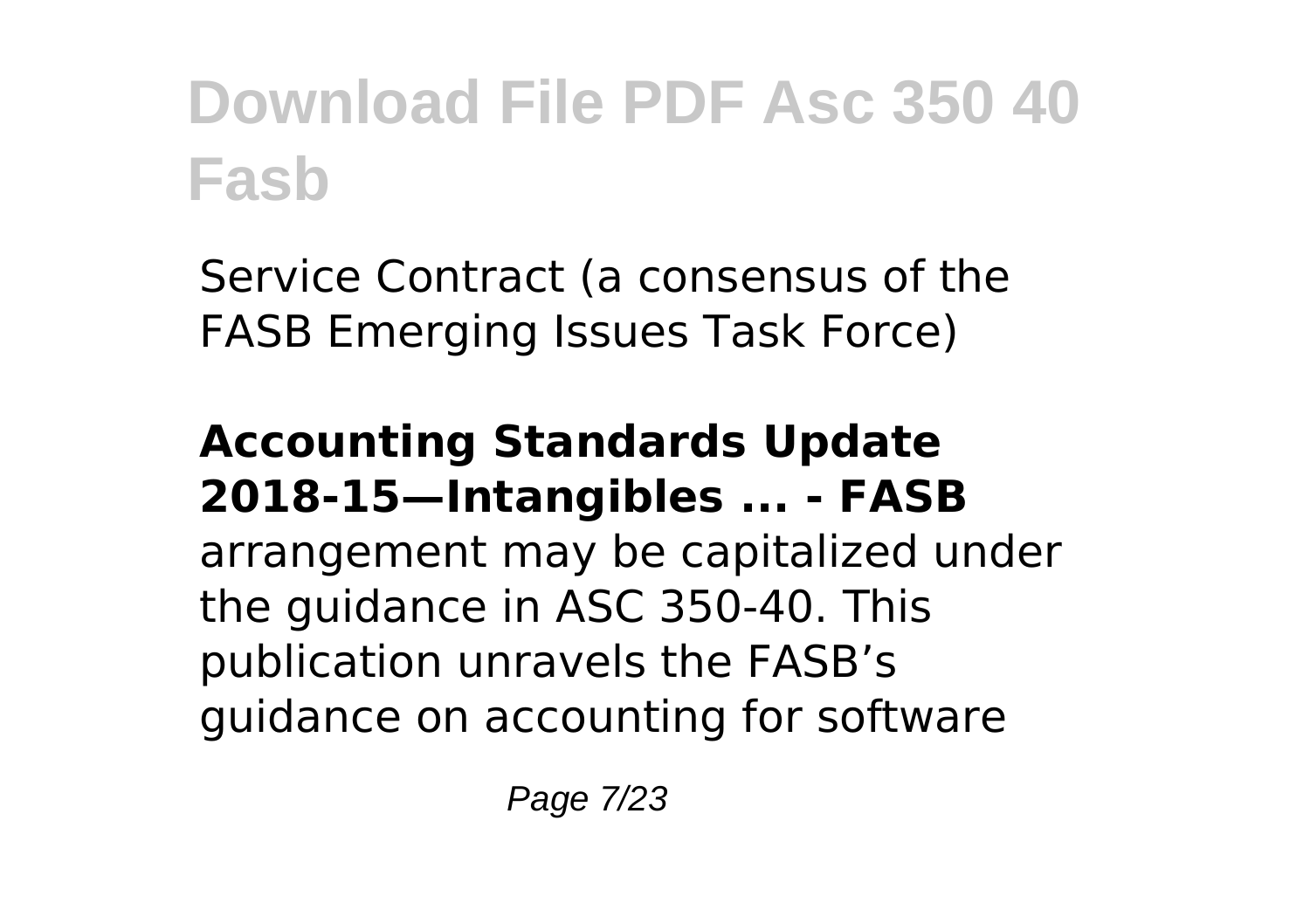costs in ASC 350-40, ASC 730, and ASC 985-20, by using direct citations from the Codification, examples created to illustrate

#### **Accounting for software costs - Grant Thornton** On August 29, 2018, the FASB issued ASU 2018-15, which amends ASC 350-40

Page 8/23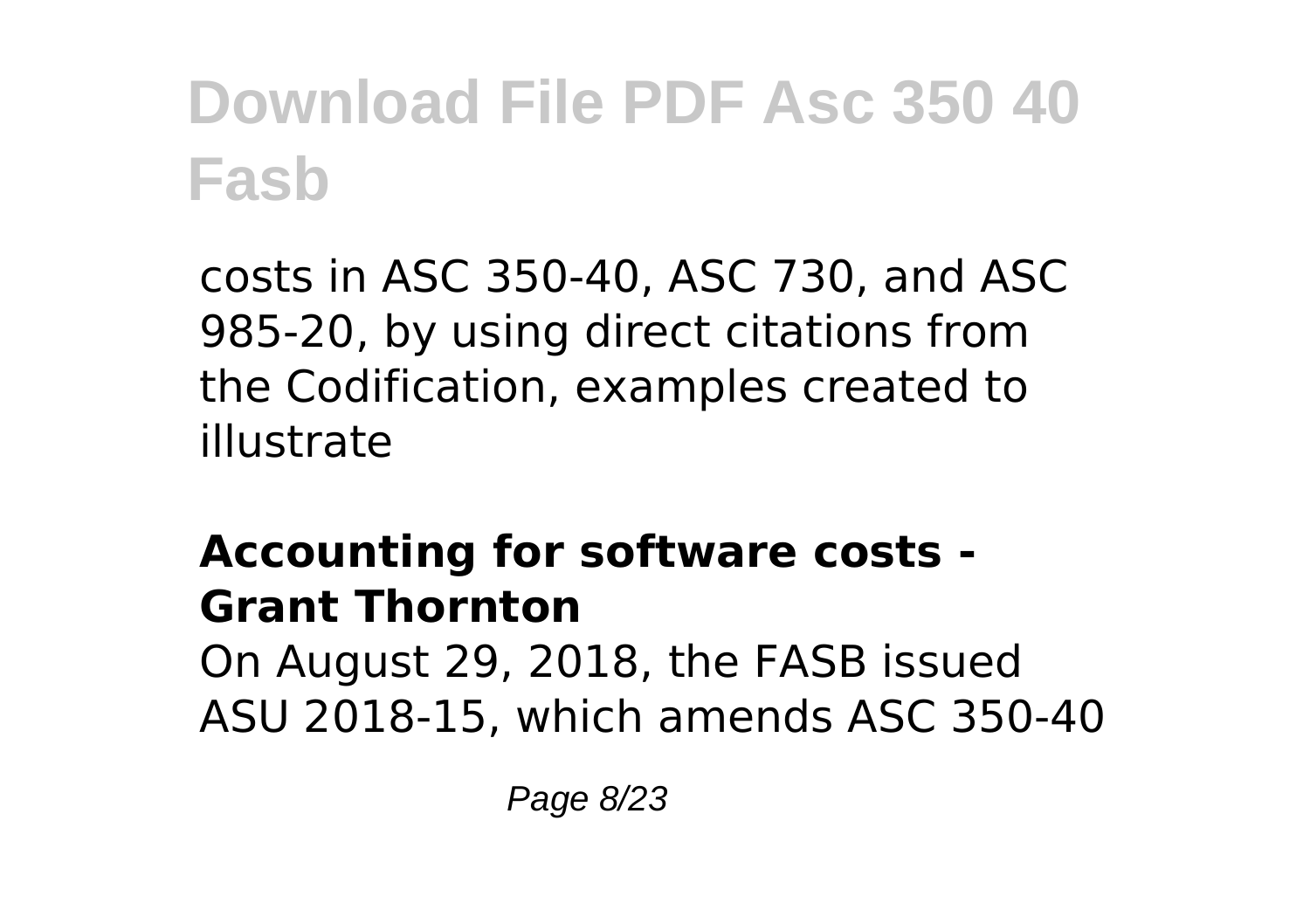to address a customer's accounting for implementation costs incurred in a cloud computing arrangement (CCA) that is a service contract.

### **Heads Up | 2018 | Issue 15: FASB Amends Guidance on Cloud ...** ASC 350-40 notes the following: This

Subtopic provides guidance on

Page 9/23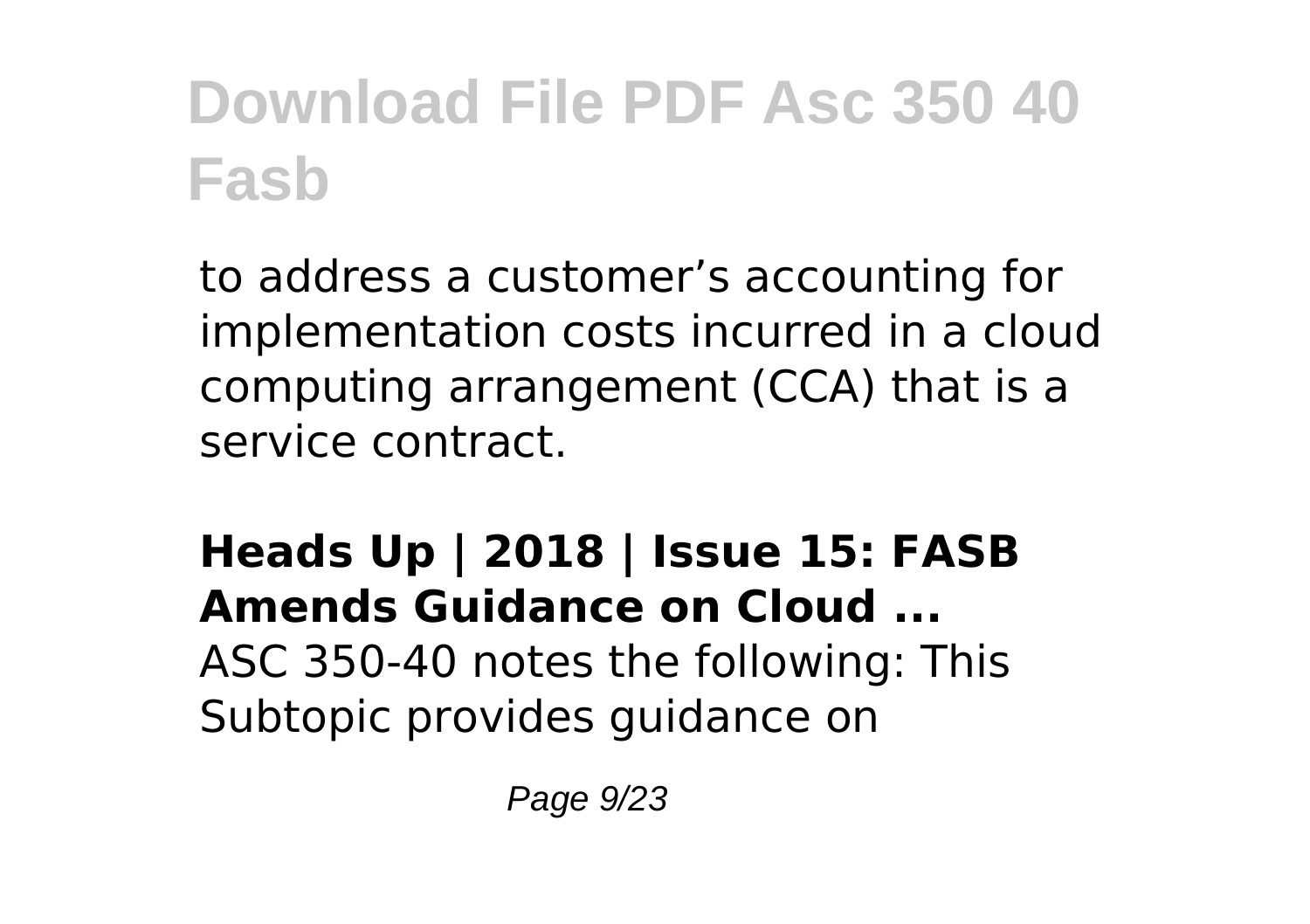accounting for the cost of computer software developed or obtained for internal use and for determining whether the software is for internal use.

#### **ASC 350 Intangibles—Goodwill and Other - DART** Codification Topic 350-40 Internal-Use Software Accounting Rules about

Page 10/23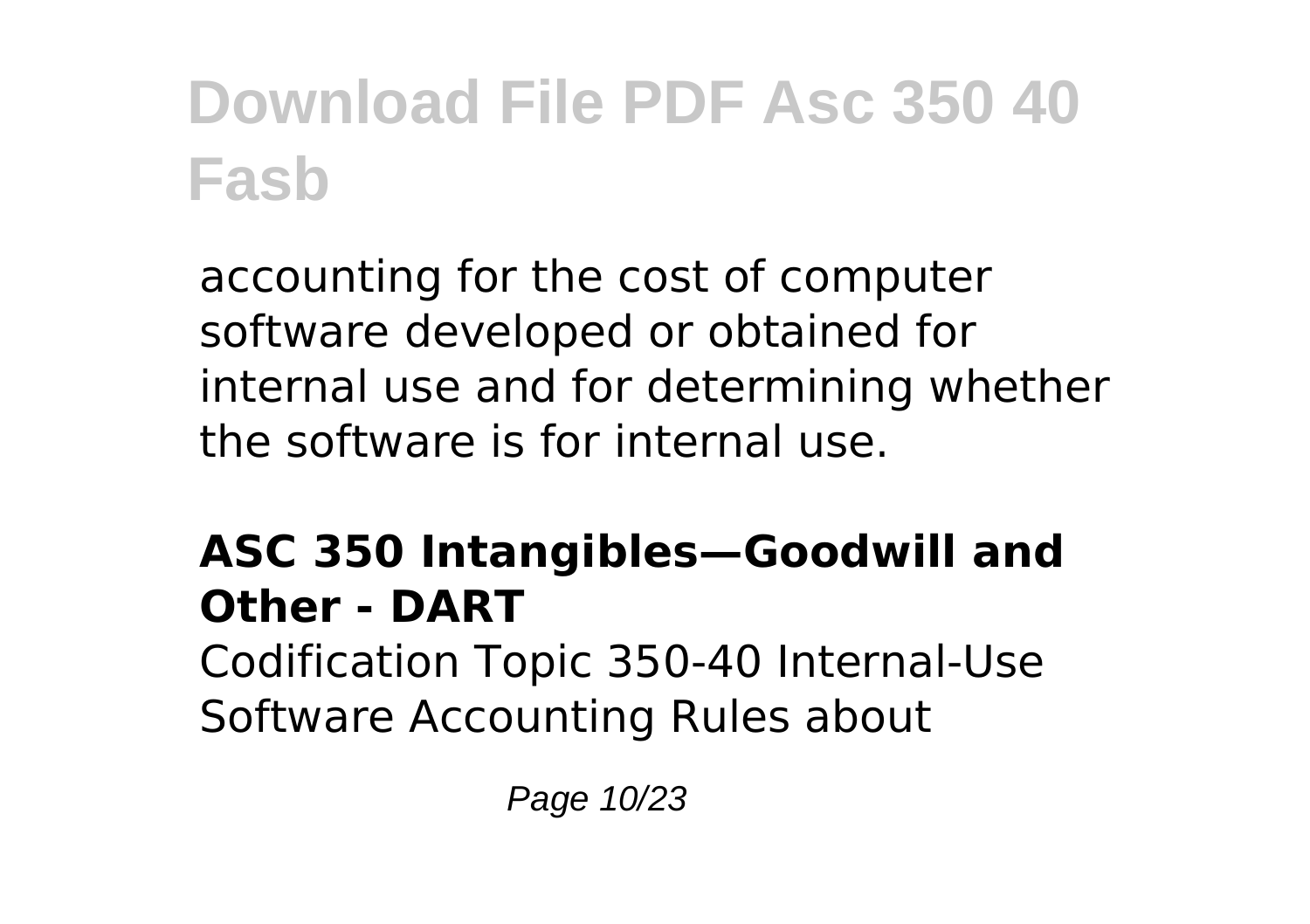Software asc 350-40: Internal-Use Software--> AICPA SOP 98-1--> "Accounting for the Costs of Computer Software Developed or Obtained for Internal Use" asc 985-20: Costs of Software to Be Sold, Leased, or Marketed--> SFAS 86, August 1985

#### **U.S. GAAP Codification of**

Page 11/23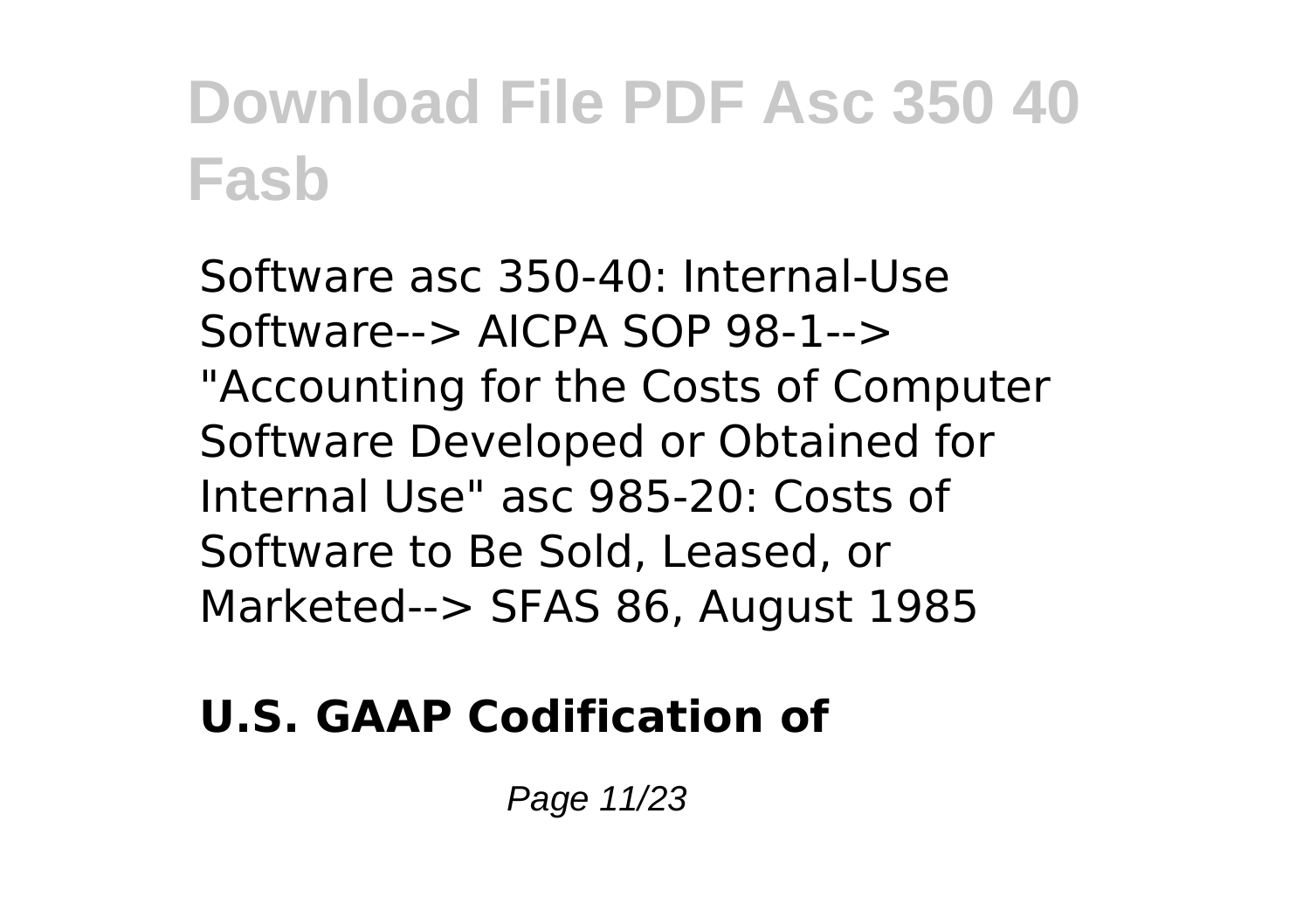**Accounting Standards Guide by ...** ASU 2015-05 amended ASC 350-40 to help entities evaluate whether a hosting arrangement includes an internal-use software license for accounting purposes. If the hosting arrangement includes a license for internal-use software, the software license is accounted for under ASC 350-40.

Page 12/23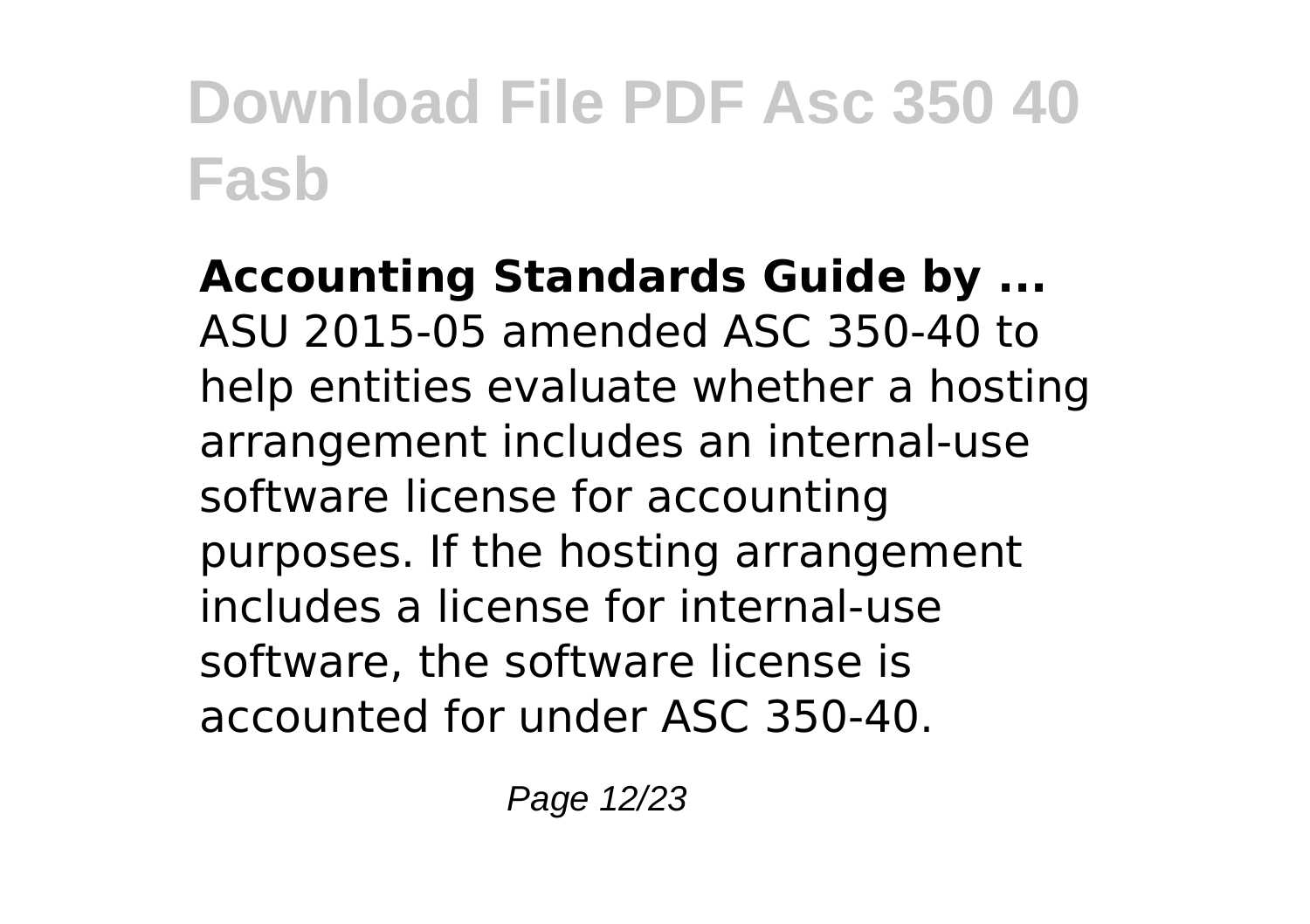#### **New Cloud Computing Accounting Guidance - BKD**

Accounting Standards Update 2018-15—Intangibles ... - FASB

#### **Accounting Standards Update 2018-15—Intangibles ... - FASB** Application of the ASC 350-40

Page 13/23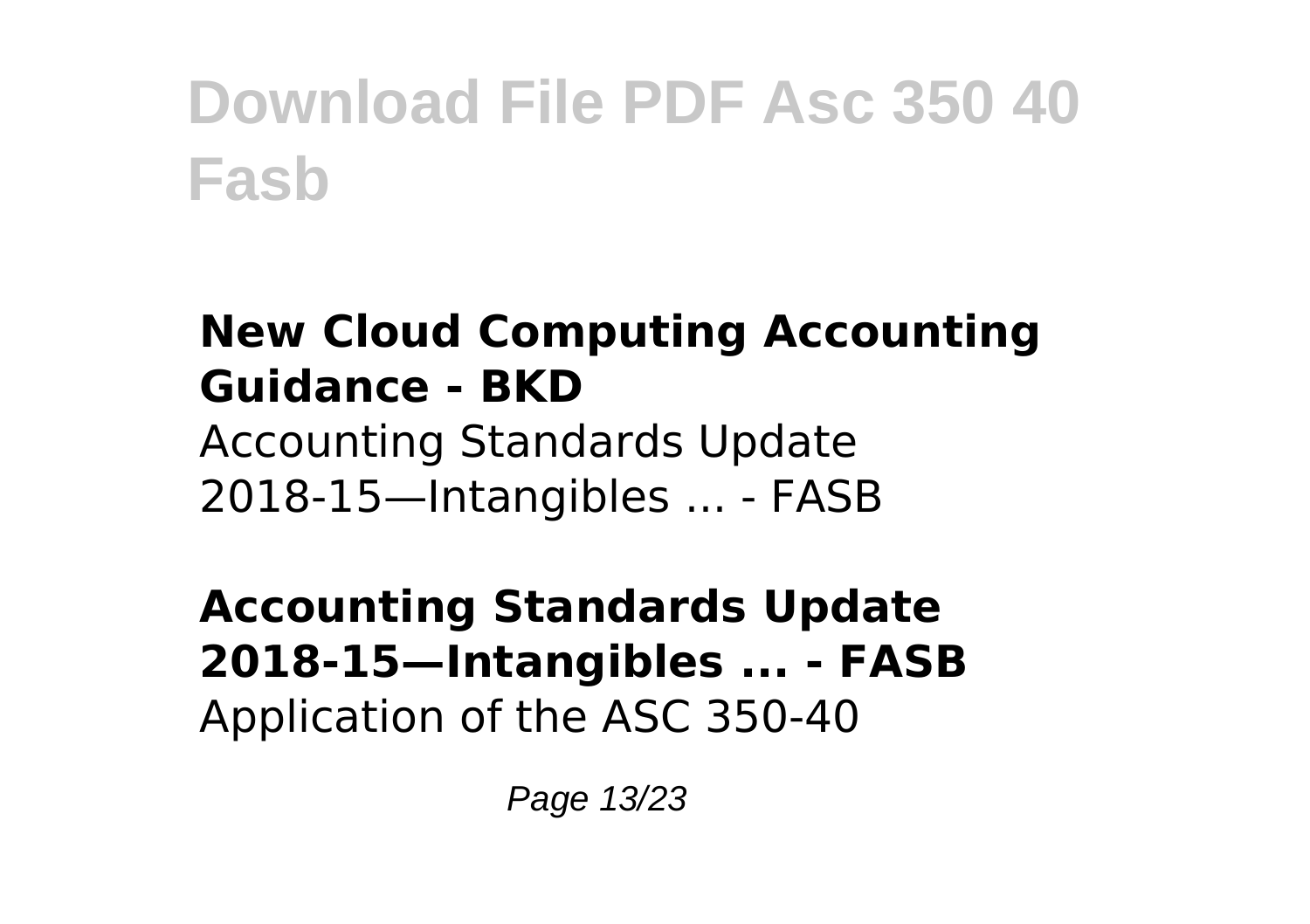Impairment Model to Capitalized Implementation Costs in a CCA That Is a Service Contract In a manner consistent with ASC 350-40, ASU 2018-15 requires an entity to apply the impairment model in ASC 360-10-35 to its capitalized implementation costs of a hosting arrangement that is a service contract.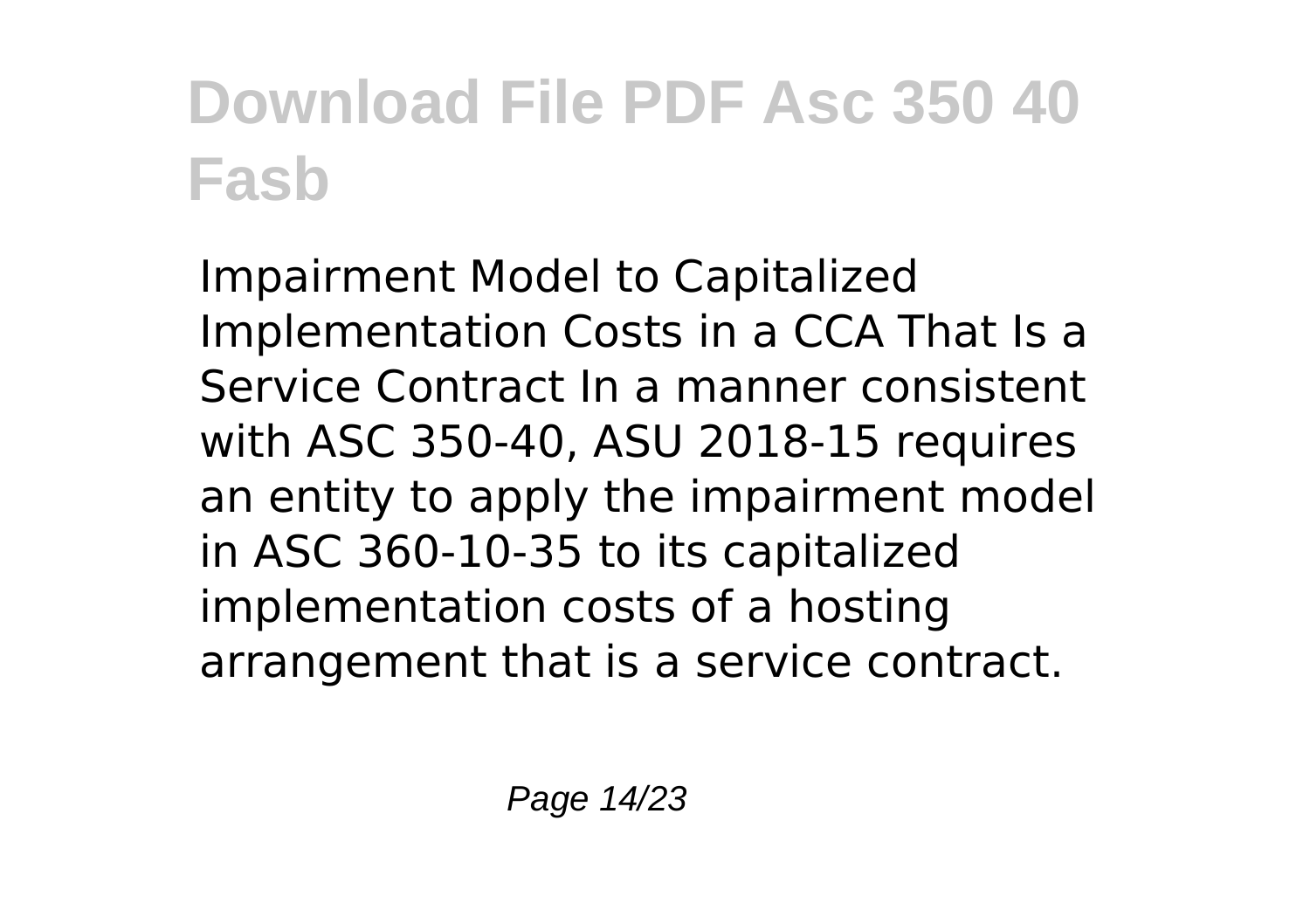#### **In This Issue FASB Amends Guidance on Cloud Computing ...** Policy Statement ASC 350-40 requires that certain costs incurred in connection with the purchase or development of software for internal use be expensed and others capitalized, based on the nature of the costs and the stage of development during which they are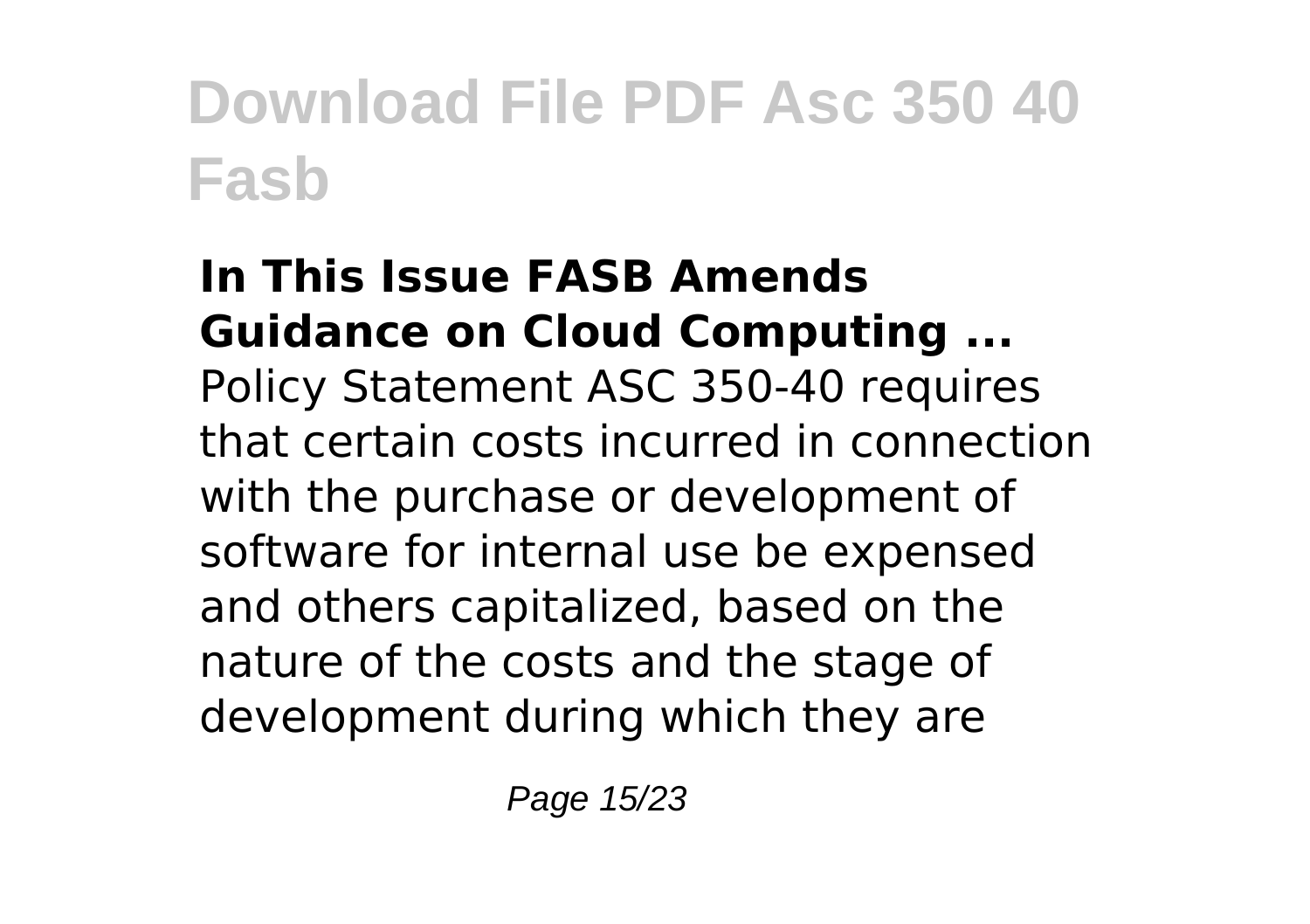incurred.

#### **4203 Accounting for Internal Use Software Costs, Including ...** FASB Accounting Standards Codification

Manual . Codification . Assets . 350 Intangibles—Goodwill and Other . 40 Internal-Use Software . ASC 350-40-25 Recognition. Previous Section Next

Page 16/23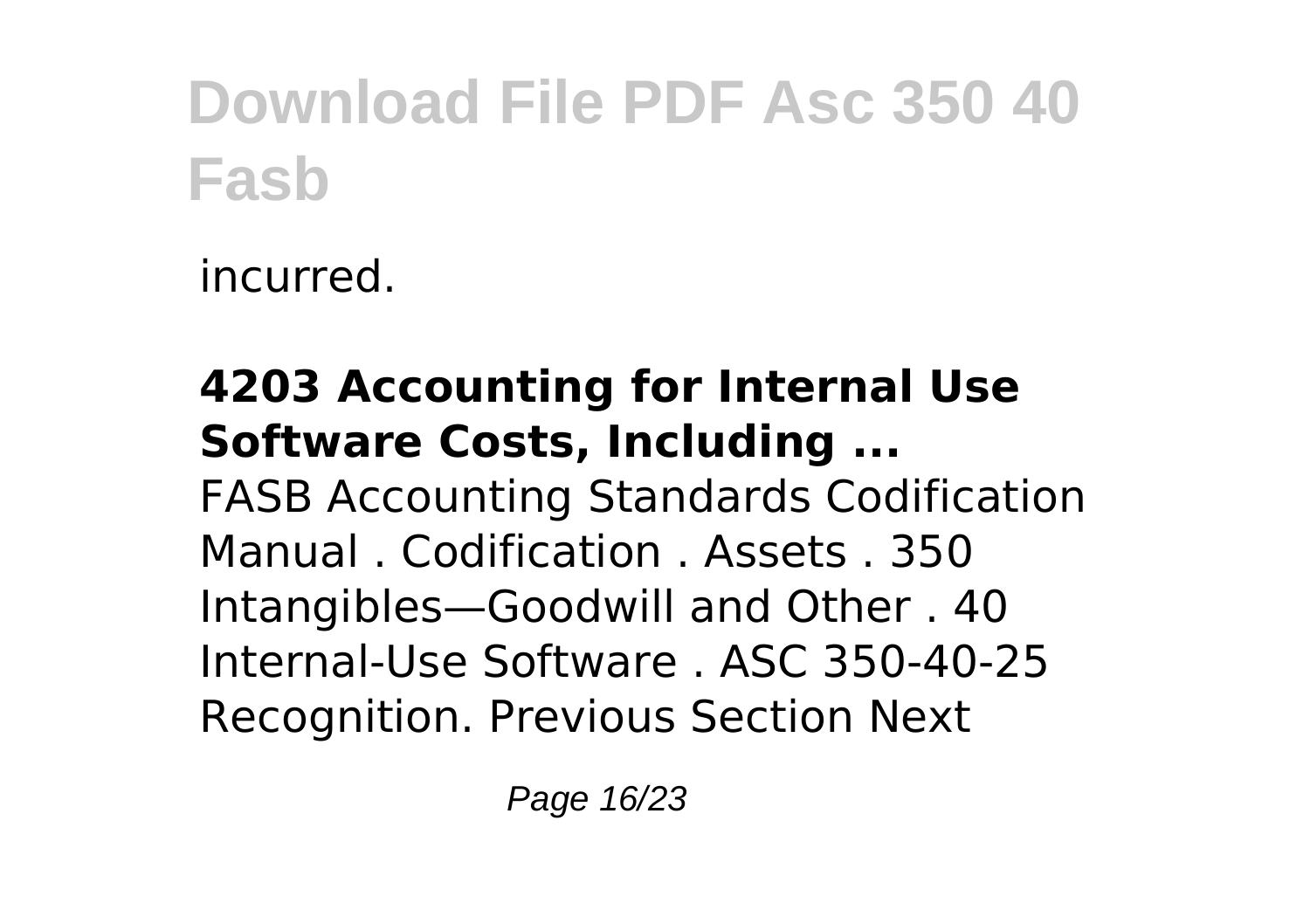Section . DART pending content manager is OFF You are here ... 40 Internal-Use Software .

#### **25 Recognition | DART – Deloitte Accounting Research Tool**

The guidance for accounting for internaluse software in the FASB's Accounting Standards Codification (ASC) 350-40,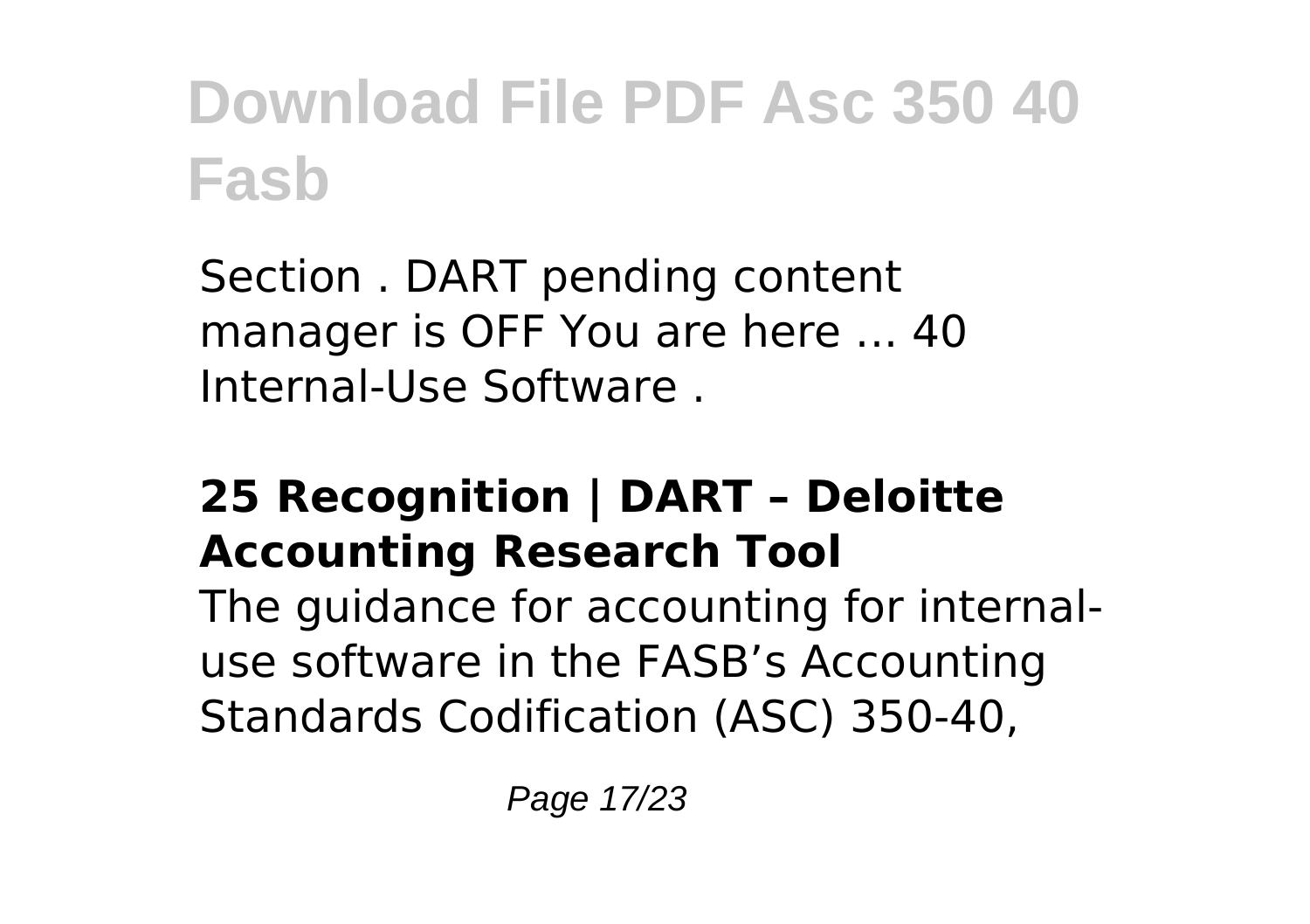Accounting for Internal-Use Software, outlines how companies should capitalize or expense internal-use software, based on achieving two key objectives.

#### **Accounting for Internal-Use Software**

Overview. Our Technical Line highlights

Page 18/23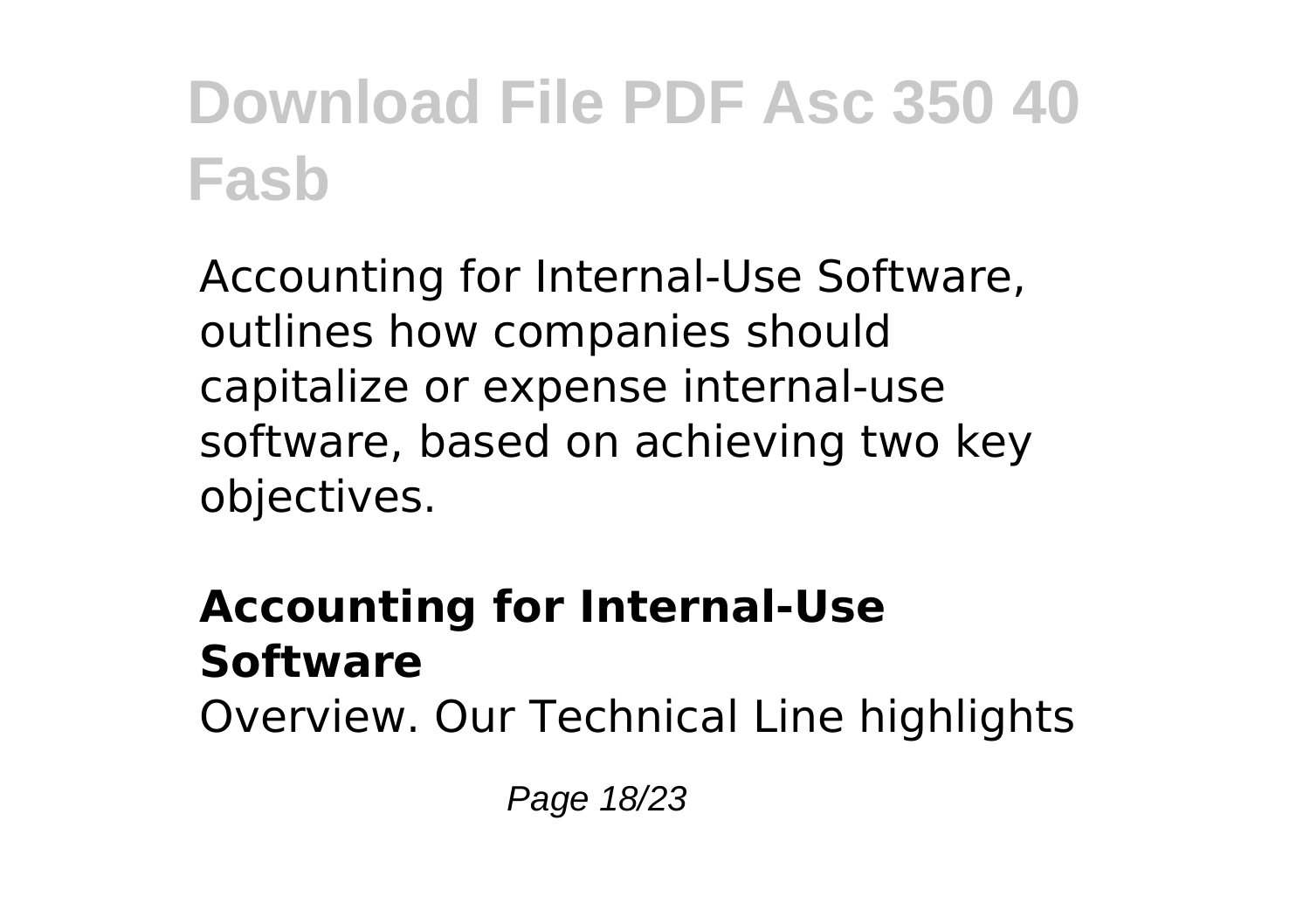key accounting and financial reporting implications of the new standard that requires a customer in a cloud computing arrangement that is a service contract to follow the internal-use software guidance in ASC 350-40 to determine which implementation costs to capitalize as assets or expense as incurred.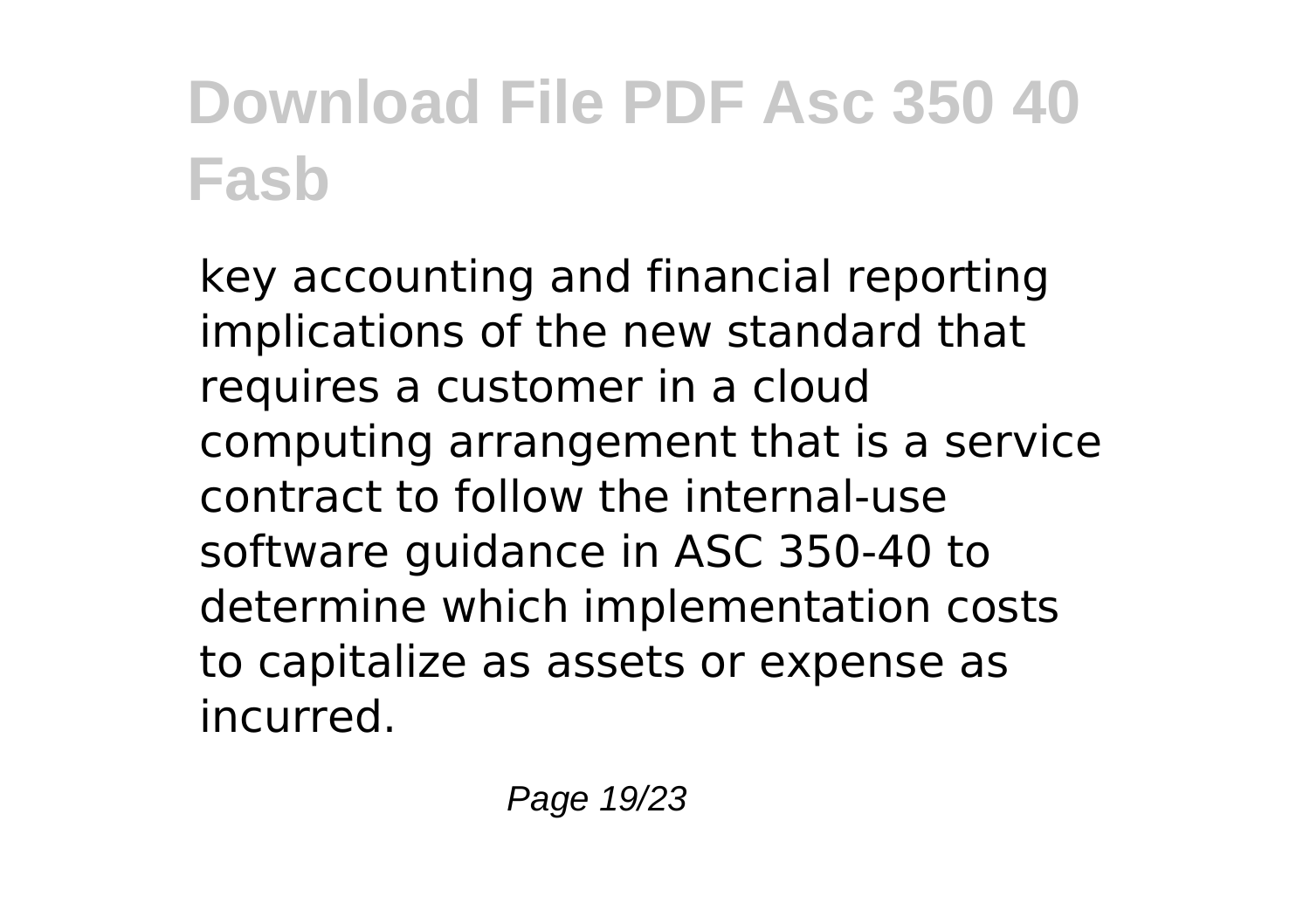#### **Technical Line - FASB issues guidance on accounting for ...**

In most cases, SaaS companies should follow ASC 350-40. ASC 350-40: Internal-Use Softwareapplies to software acquired, internally developed, or modified solely to meet the entity's internal needs. Additionally, to qualify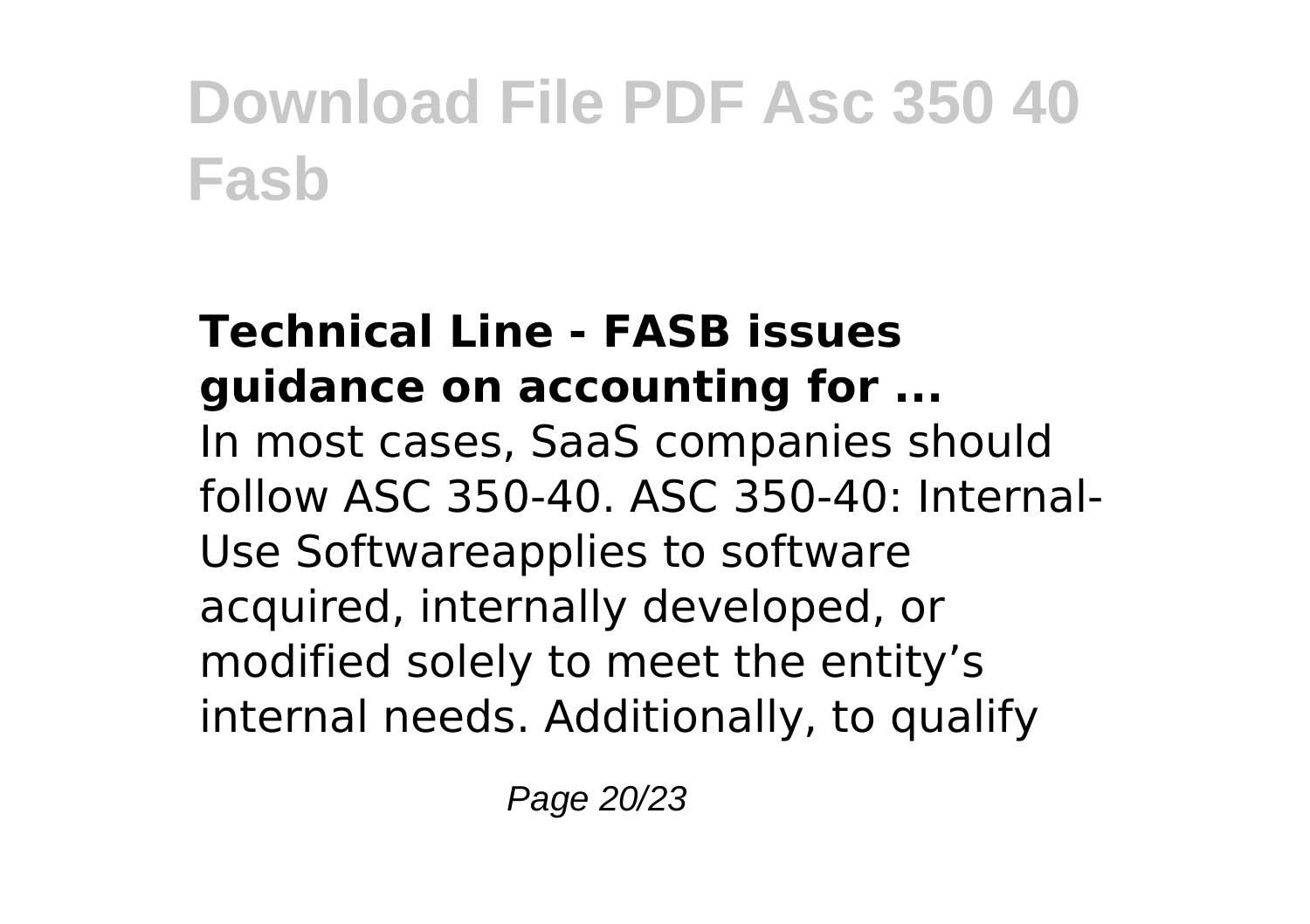for the internal use software rules, the entity is not allowed to plan on marketing the software externally at any time.

#### **Internal Use Software – Determining Which Accounting ...**

- FASB Application of the ASC 350-40 Impairment Model to Capitalized

Page 21/23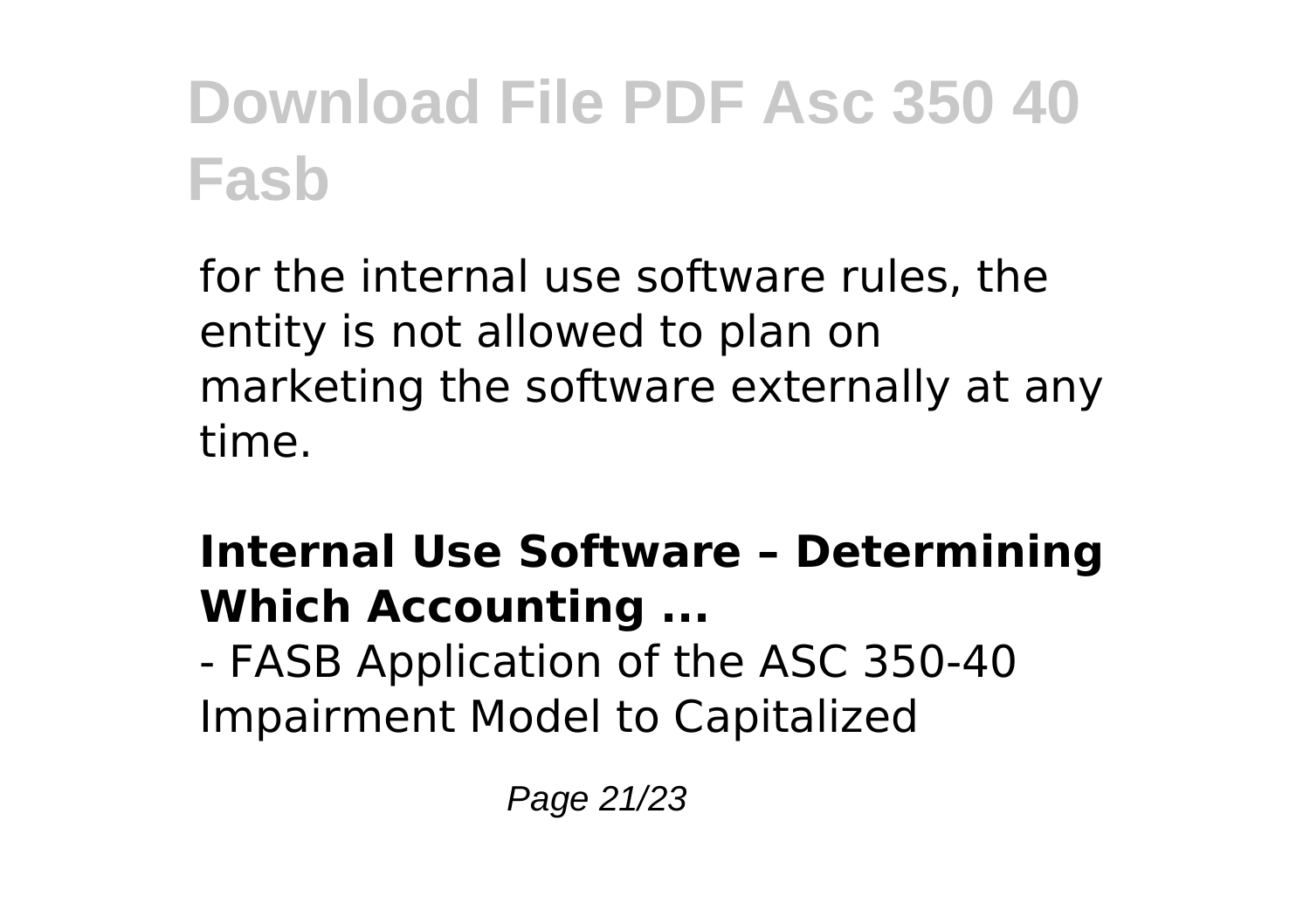Implementation Costs in a CCA That Is a Service Contract In a manner consistent with ASC 350-40, ASU 2018-15 requires an entity to apply the impairment model in ASC 360-10-35 to its capitalized implementation costs of a hosting arrangement that is a service contract.